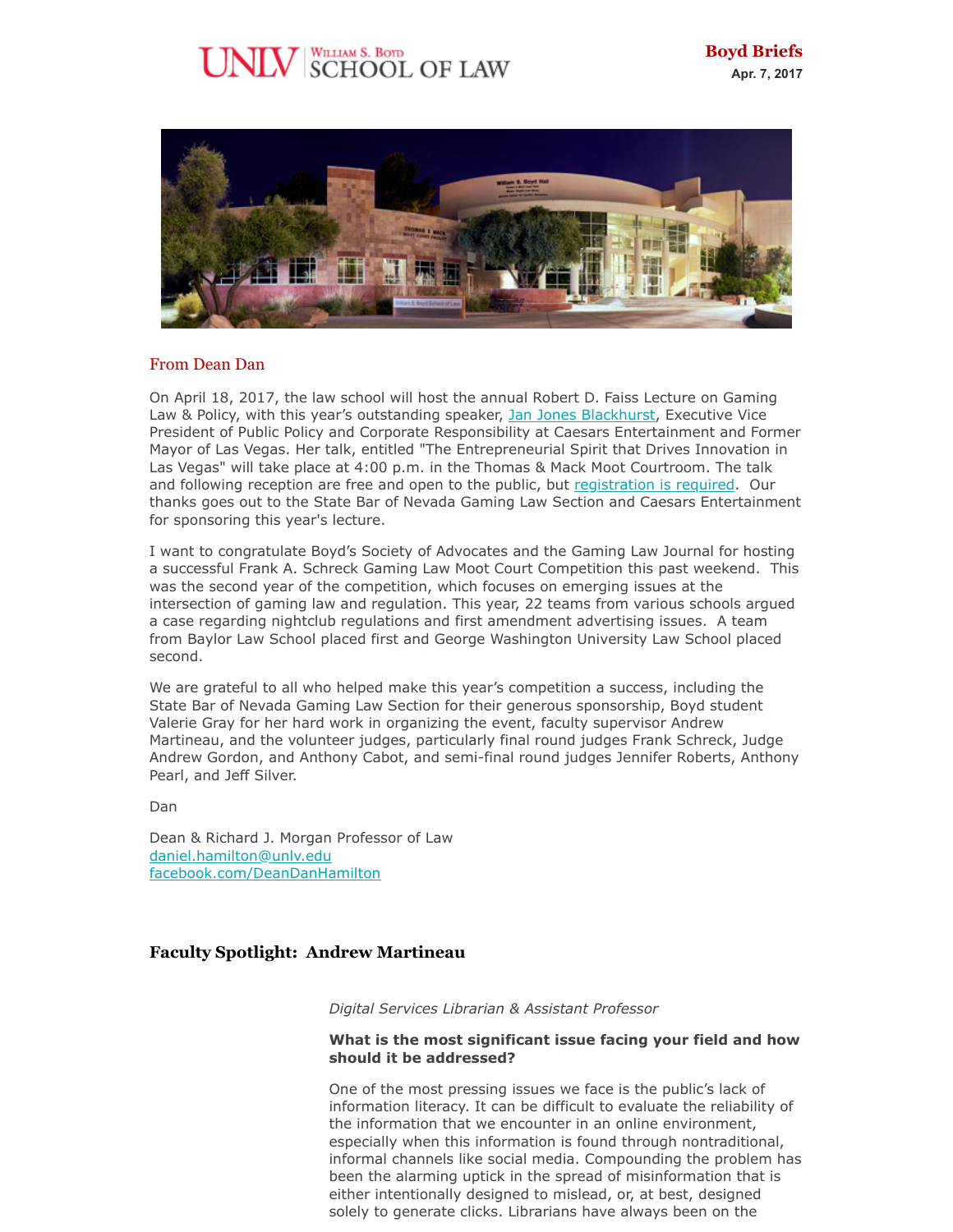

frontline in helping people find the best, most authoritative answers to their research questions, and I believe that this role will become even more important in the future.

#### **How do you approach teaching your favorite topics? Your least favorite?**

Thankfully, I only teach my favorite topic, which is a legal research course with an intellectual property bent. I approach this class as a sort of "collaborative research workshop," and I try to include as much hands-on experience as possible. Honestly, the subject matter is so practical and useful, the course basically teaches itself.

## **What have you read, listened to, or watched recently that has influenced you or your work?**

I recently finished reading William Gibson's *The Peripheral*. It's influenced me by making me even more suspicious of drones than I was previously.

# **Student Spotlight: Christopher Blandford**



#### **What's been tougher -- three years of law school or three years teaching high school Spanish?**

Law school, but remember that I mostly taught in private schools and was lucky enough to motivate and engage my students. Teaching is fun. Sure, grading papers and exams, dealing with administrators, and teacher-parent conferences are aggravating, but I always felt those are the activities that I'm paid for. Engaging students about language, writing, literature, films, history, and culture… I'd do that for free.

## **You and your wife Maureen welcomed your first child last year. Tell us about Nolan.**

Everyone who holds Nolan inevitably says the same thing: he's so calm. Usually, they also say that he's really focused. And he sleeps through the night (most of the time)! That was our main goal before I came back to law school -- set up a sleep-routine so he sleeps through the night.

## **The thing you'll remember most fondly about your time at Boyd is...?**

Winning the Tony Cabot award for Best Student Note. I never thought it would be published. I thought maybe I could send it to *Vanity Fair* or *Sports Illustrated*. So I wrote it to entertain myself. Written about the 2015 scandal in fantasy sports, the note contains moments of heavy alliteration, an over-extended marine metaphor, a conceit comparing the NFL with a five year-old, Scalia-esque tone and use of "namby-pamby," a direct quote from *The Big Lebowski*, and a paragraph full of *Hamlet* allusions.

## **You graduate in May. What's next?**

I am fortunate enough to have a position in Salt Lake City with Judge Tena Campbell in the United States District Court for the District of Utah. Judge Campbell and Anne Rice, her clerk, are demanding and articulate writing tutors. I'm looking forward to another year of grinding, a fourth year of intense learning.

# **Alumni Spotlight: Becky Harris, LL.M. '16**

*Nevada State Senator, District 9*

**Tell me about your decision to attend and your experience at Boyd School of Law.**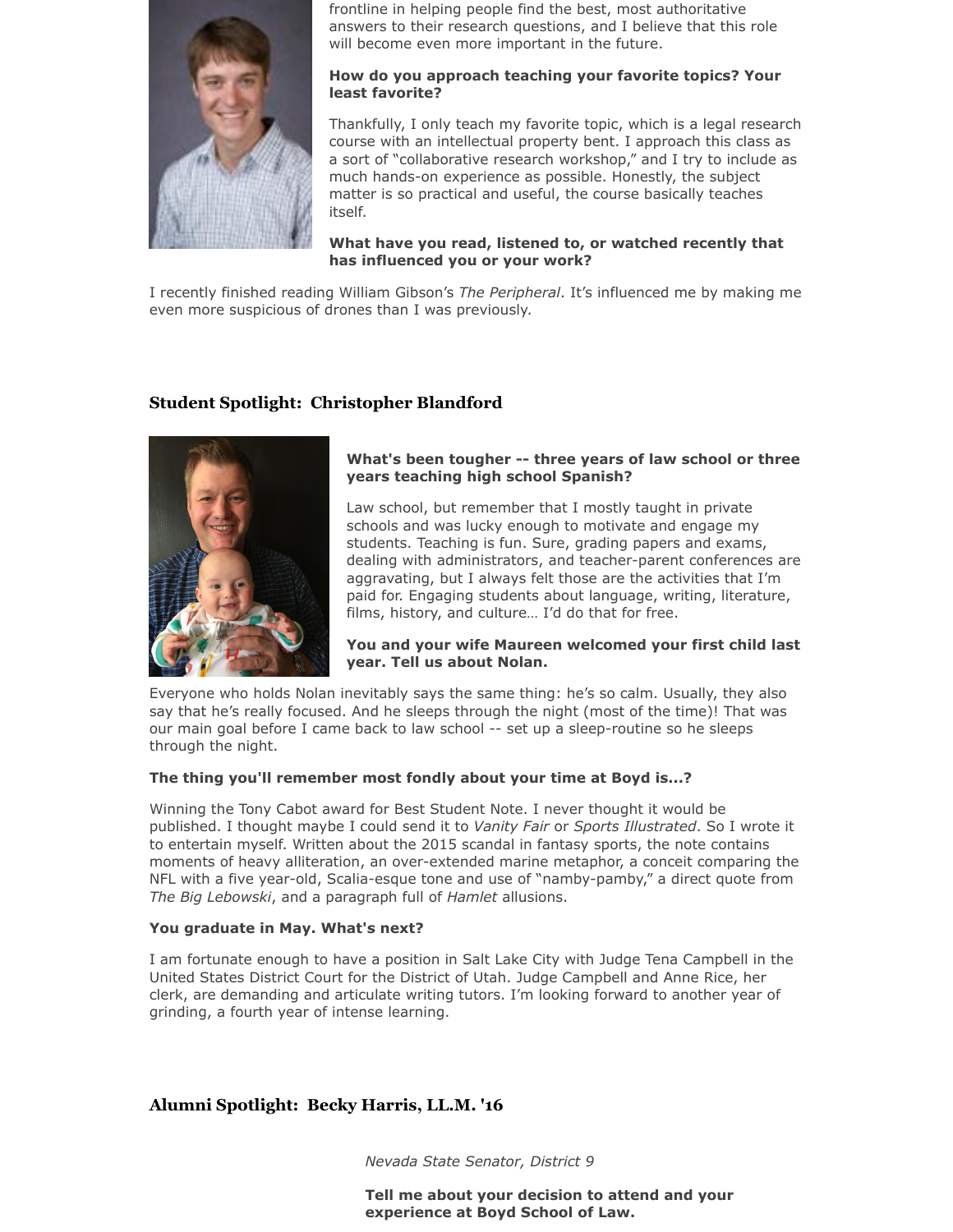

After serving as Vice-Chair of the Judiciary Committee during the 2015 Nevada legislative session, I realized I wanted to know more about gaming law. The Judiciary Committee heard several gaming bills and I wanted a deeper understanding of the intricacies concerning Nevada's largest industry. The timing of the new LL.M. gaming program could not have been better, so I applied. From the moment classes began, I was hooked. My professors were phenomenal- actively practicing in gaming law and among the best in the business. The curriculum was timely; my classmates were from all across the globe; and the opportunities available through the externship were remarkable--ranging from gaming licensees on/off strip; sportsbooks; and Nevada Gaming Control Board. I benefitted professionally from my time at Boyd Law School and I am thrilled to be part of the

Boyd community.

#### **Do you have a motto and what is it?**

There are two (or more) sides to every story and somewhere in the middle lies the truth. It is important to always remember that there is more than one perspective on an issue. A desire to seek a fuller understanding is created when you have the ability to consider that the same event or issue can be interpreted in any number of ways.

#### **Recommend a favorite book or movie.**

One of my favorite recent reads was *Defending Jacob,* by William Landay. The setting is a grand jury hearing and evolves as a cross examination between the main character, Andrew Barber, and Neal Logiudice. Andrew was the former assistant district attorney, now newlyturned criminal defense lawyer, whose son is accused of committing murder. Neal is the assistant district attorney assigned to prosecute the case. Interesting legal and ethical questions are considered throughout the book. I was immediately captivated and highly recommend it.

## **Community Member Spotlight: Tom Thomas**



*Managing Partner at Thomas & Mack Co., Member of the Dean's Council & the Thomas & Mack Legal Clinic Advisory Board at the Boyd School of Law*

**Tell me about your decision to serve on both the Dean's Council and the Thomas & Mack Legal Clinic Advisory Board and what makes Boyd Law's mission meaningful to you.**

I had the opportunity to meet with Dean Richard Morgan when he first came to Las Vegas to start the Boyd School of Law. Jerry Mack and I had lunch with Dean Morgan and asked him what he needed most to create a top-tier law school. He described his vision for a legal clinic program that would allow the law students to learn the legal profession first hand by serving the legal needs

of the community, specifically representing those citizens who otherwise might not have legal representation. It was an easy decision for our families to support this vision with an endowment, and I've served on the clinic's advisory board since its inception. The mission of the clinic is to help fulfill the mission of the law program, to educate and train highly skilled legal professionals with a passion for serving their community.

#### **What was your first or most memorable job?**

When I was about 10 years old, I started working for my father maintaining several boats the family had in Newport Beach. He would give me a list of everything I needed to do each week and then inspect my work and pay me for the quality of job. At an early age he taught me the difference between putting in time and doing the best job possible. It was a great lesson to learn at a young age, and it has stuck with me over the years.

#### **What advice would you give to current Boyd Law students?**